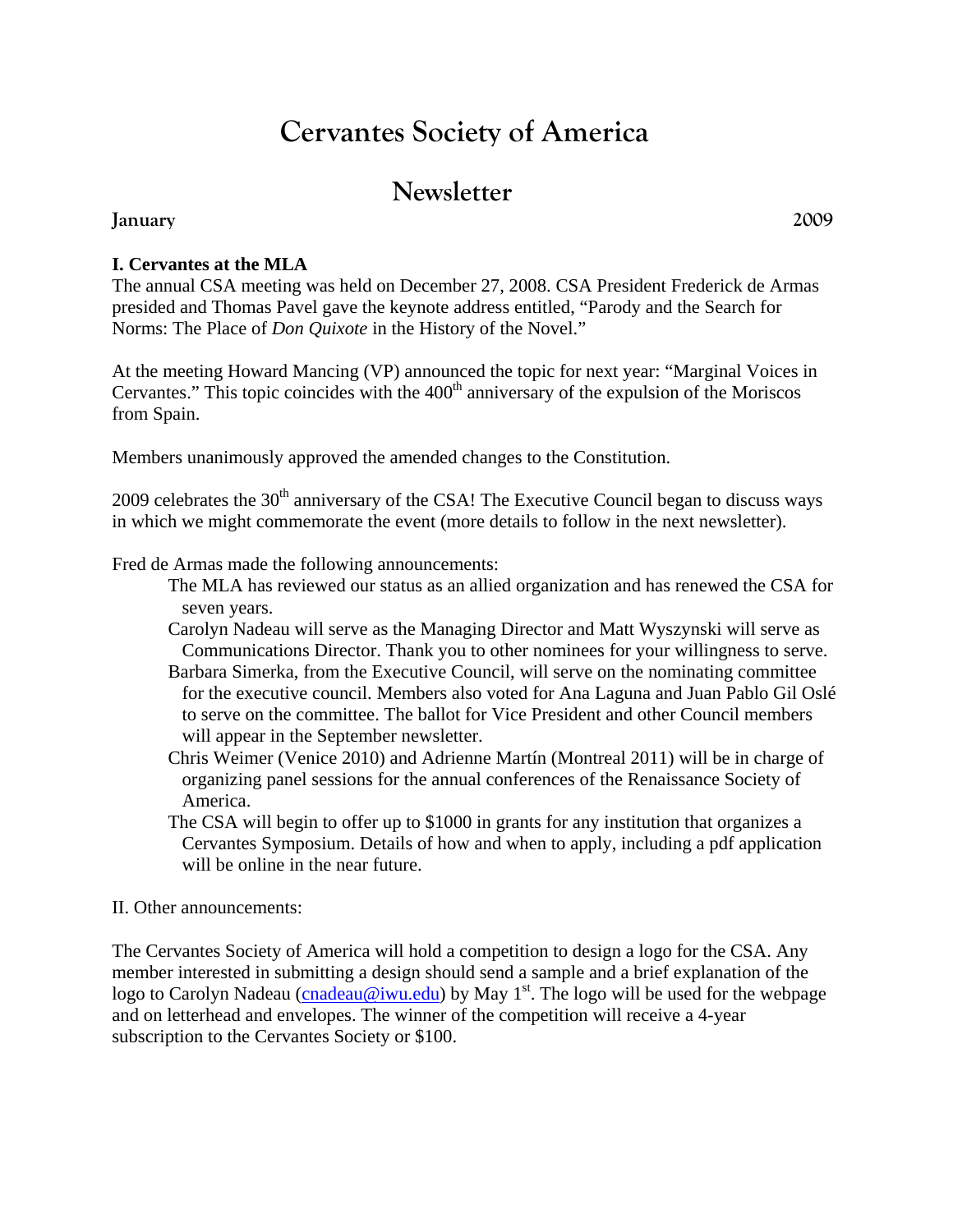The CSA is giving away back copies of the journal! Anyone interested in acquiring any issues from 1-25.2 should send a request to Carolyn Nadeau. They will be given away on a first come, first serve basis. Interested parties need only pay postage.

The California Cervantes Symposium in Spring 2010 will be hosted by Fresno State. Call for papers will be sent in Fall 2009 Contact Ted Bergman for more information (make link on his name: tbergman@csufresno.edu)

From June 29-August 7, 2009 Salvador Fajardo will direct the NEH Summer Seminar for School Teachers, "Reading Don Quixote" in Binghamton, NY.

Dominick Finello has published *The Evolution of the Spanish Pastoral Novel in Early Modern Spain* with Arizona Center for Medieval and Renaissance Studies (ISBN: 978-0-86698-401-0 / MR 353). The work recasts the role of the pastoral novel in the intellectual life of Spain after the initial impact of the *Dianas*. Spanish pastoral novels published from 1570 onward are crucial in reconstructing Spain's intellectual history and modernity. Pastorals of **Cervantes**, Lope de Vega, Gálvez de Montalvo, Lofrasso, González de Bobadilla, Mercader, Corral, Suárez de Figueroa, Balbuena, and related eclogues and festival literature, will show that the genre became more than a resource for neoplatonic thinking and the idealization of country life.

#### **III. CSA Annual Treasurer's Report**

| I. Funds                                |             |             |             |
|-----------------------------------------|-------------|-------------|-------------|
| Income in 2008                          |             |             |             |
| Savings brought forward:                | \$16,137.25 |             |             |
| Interest earned:                        | \$39.78     |             |             |
| <b>Balance in Savings:</b>              |             |             | \$16,177.03 |
| Checking brought forward                | \$22,982.29 |             |             |
| Income in 2008:                         |             |             |             |
| Subscriptions                           | \$12,245.32 |             |             |
| Royalties                               | \$388.06    |             |             |
| Total Income in '08                     | \$12,633.38 |             |             |
| <b>Total Gross Income:</b>              |             | \$35,615.67 |             |
| <b>Expenses in 2008</b>                 |             |             |             |
| Publishing                              | \$15,773.00 |             |             |
| $(Vol. 26-28.1)$                        |             |             |             |
| Office supplies                         | \$431.21    |             |             |
| Mailing                                 | \$600.44    |             |             |
| (includes Jan/May/transfer of archives) |             |             |             |
| Sept Newsletter                         | \$164.28    |             |             |
| Friedman (key note 2007)                | \$500.00    |             |             |
| Correction of funds                     | \$1811.53   |             |             |
| Total Expenditure in '08:               |             | \$19,280.46 |             |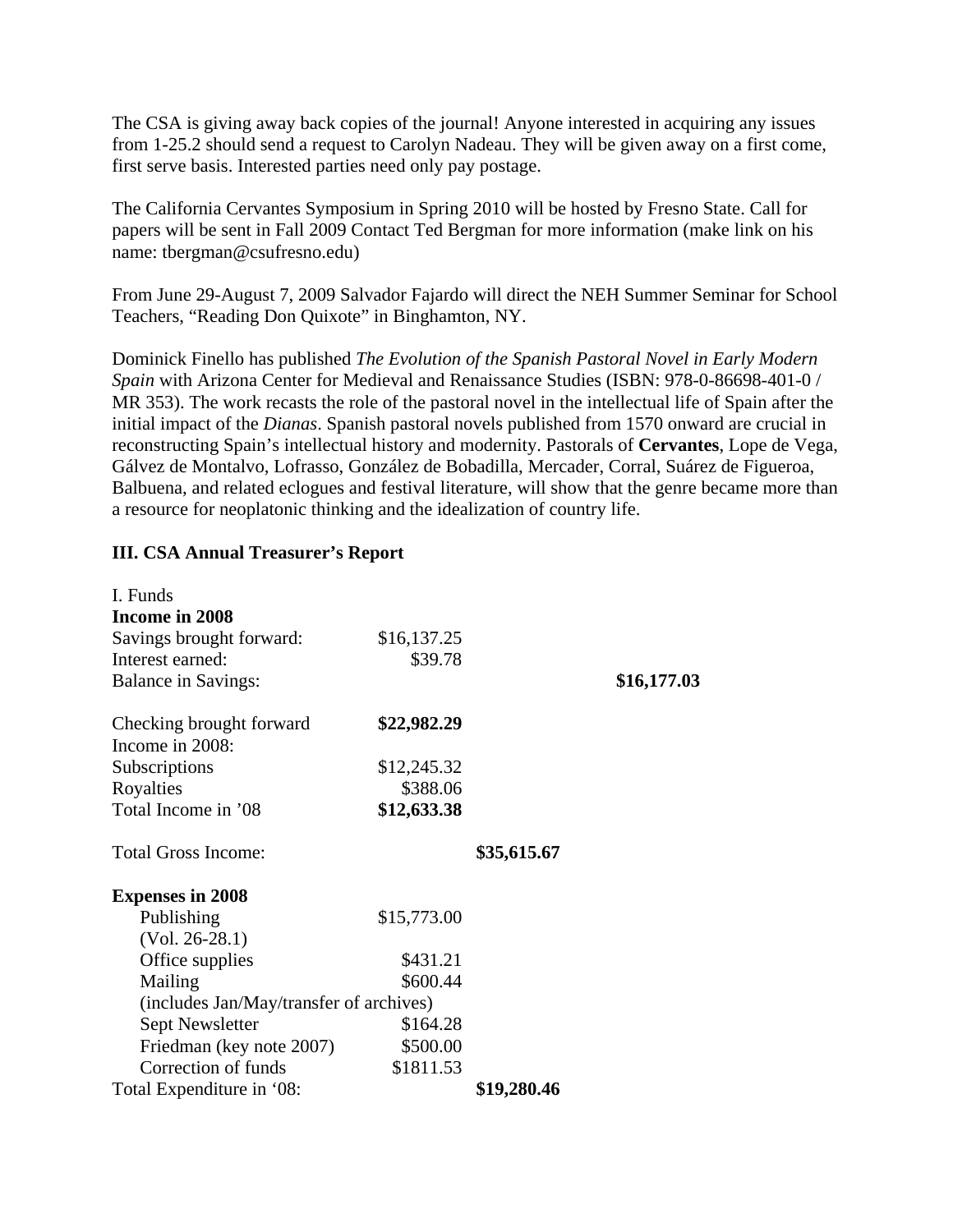| Balance in checking:                                                   | \$16,335.21 |
|------------------------------------------------------------------------|-------------|
| <b>Total CSA assets</b>                                                | \$32,512,24 |
| Individual members: 250 (33 new)<br>Institutional members: 226 (1 new) |             |

II. Information on current CSA membership



#### **2008: 250 Individual Members**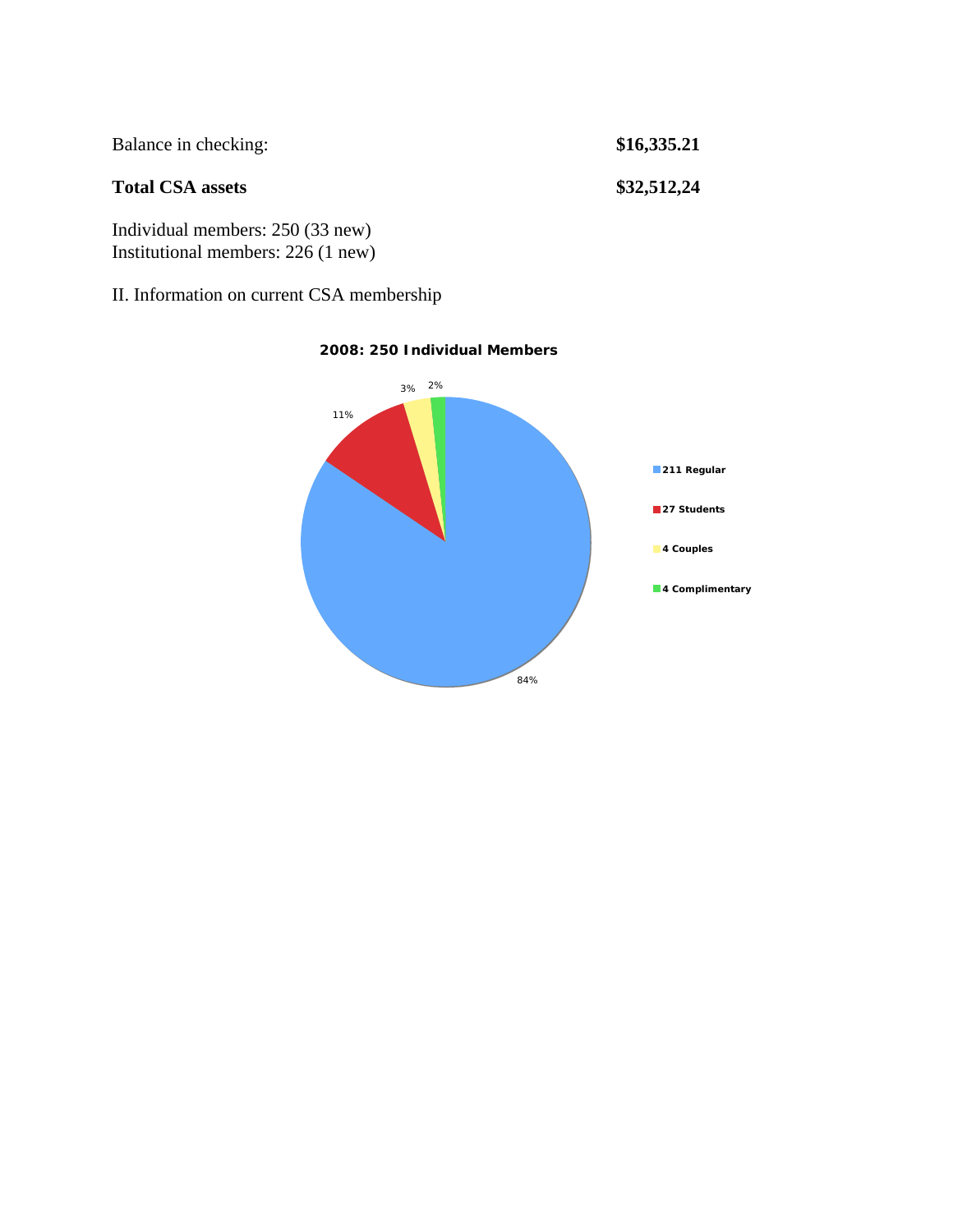# **Up to Date Membership**



### **Year Active Membership Began**

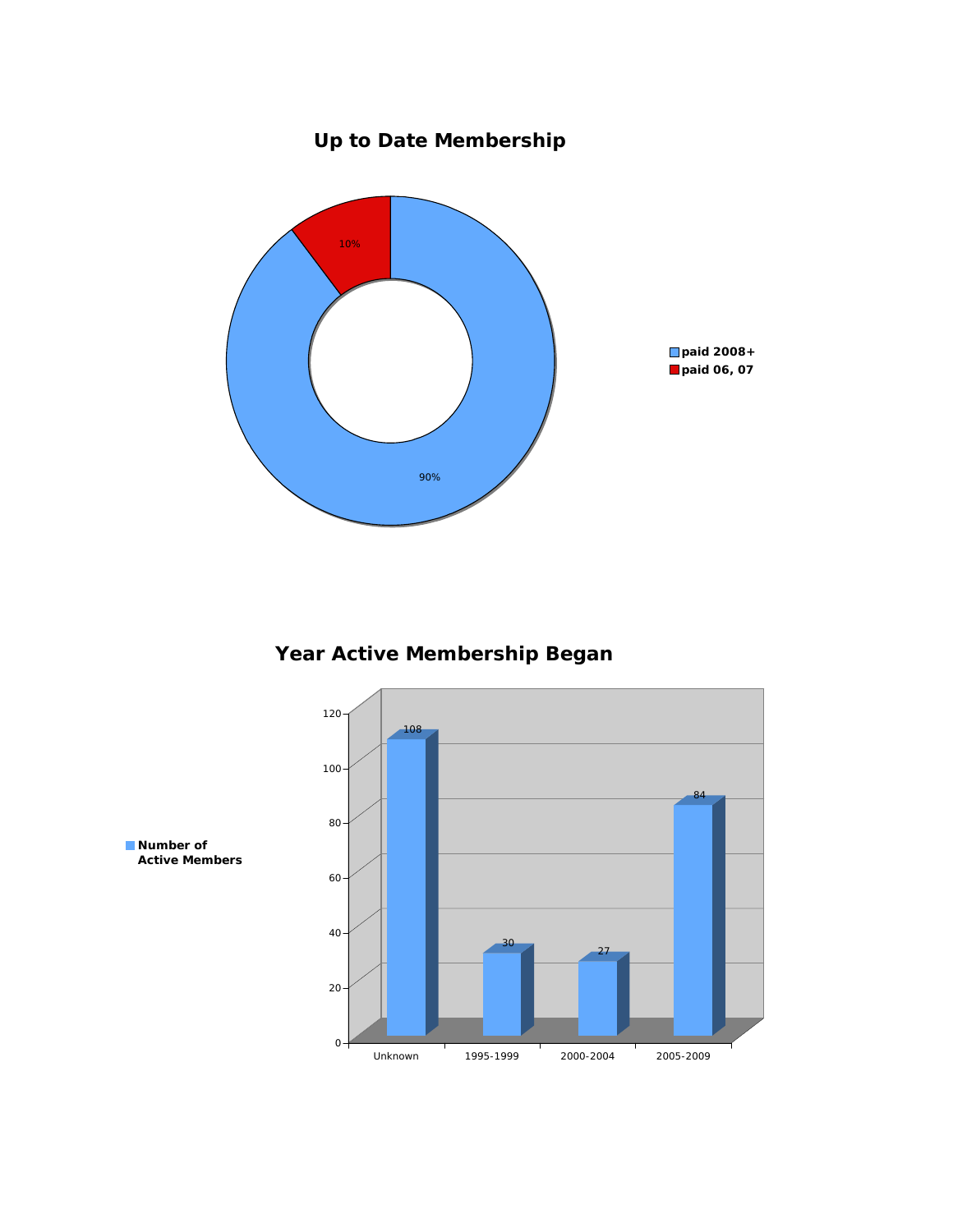

### **CSA Annual Membership**

- Individual -- Institution



#### **Regional Individual Membership**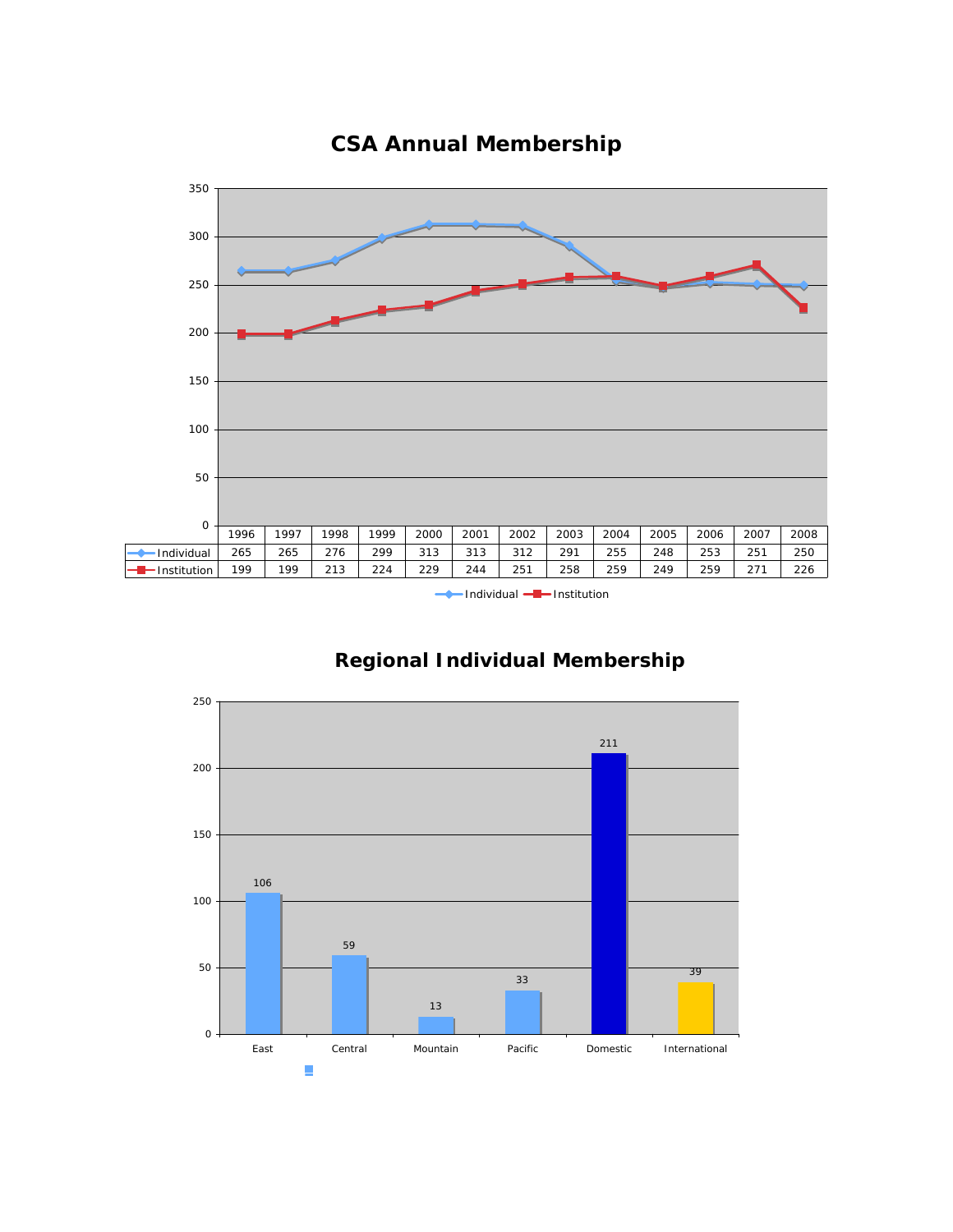### **International Representation**



**226 Institutional Members: Dues Status**